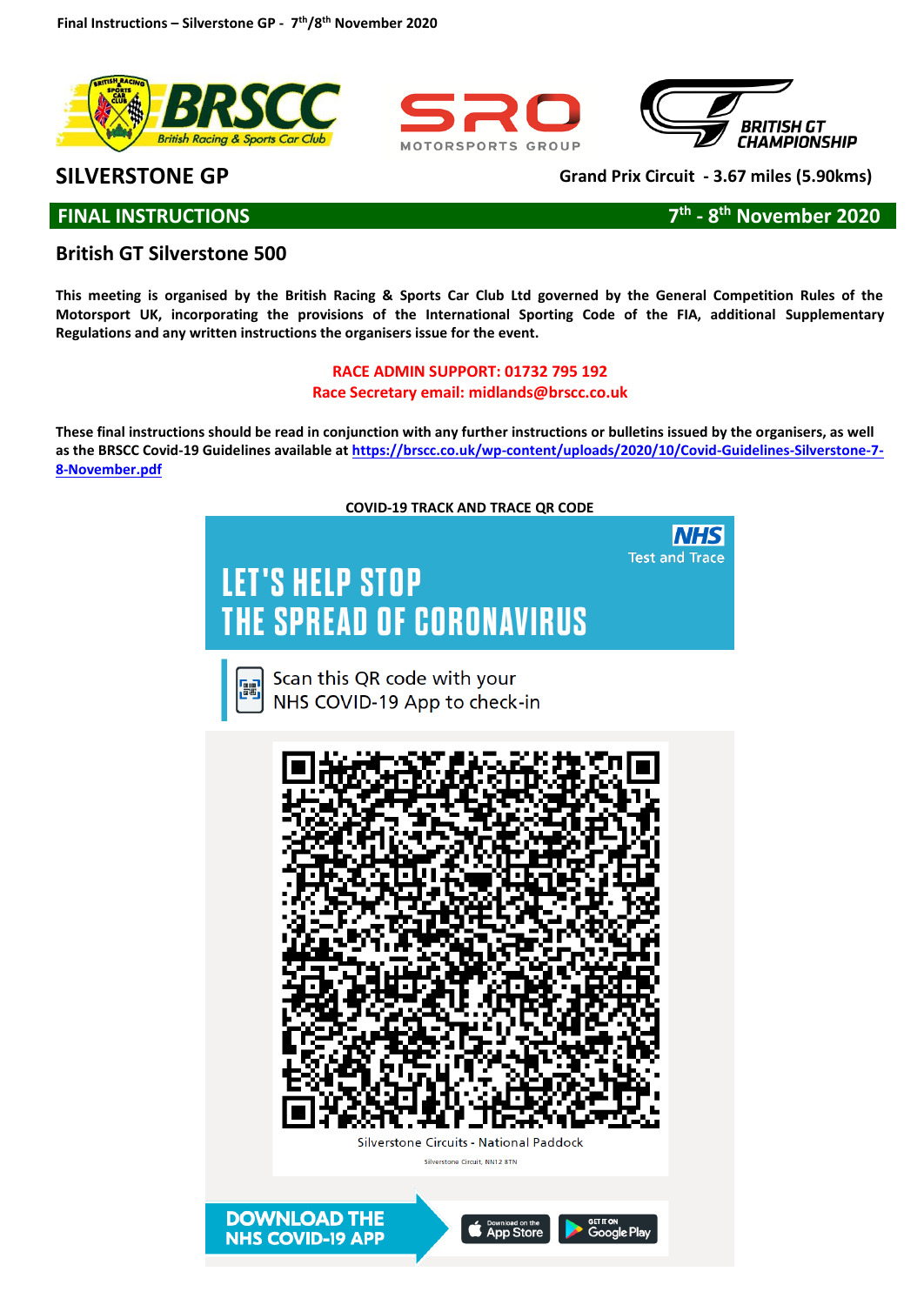|                | <b>Permits</b>                                                            |                                                                               |                                             |           |        |  |  |
|----------------|---------------------------------------------------------------------------|-------------------------------------------------------------------------------|---------------------------------------------|-----------|--------|--|--|
|                | This event will be held under the following Motorsport UK Permit numbers: |                                                                               |                                             |           |        |  |  |
|                |                                                                           |                                                                               |                                             |           |        |  |  |
|                | International Endurance<br>118269                                         | National                                                                      | 118268                                      | Interclub | 118267 |  |  |
|                | This event is NCAFP permitted                                             |                                                                               |                                             |           |        |  |  |
| $\overline{2}$ | <b>Officials</b>                                                          |                                                                               |                                             |           |        |  |  |
|                | <b>Motorsport UK Steward</b>                                              | <b>Greg Masters</b>                                                           |                                             |           |        |  |  |
|                | <b>Club Stewards</b>                                                      |                                                                               | Trevor Parry, Richard Norbury<br>Peter Daly |           |        |  |  |
|                | <b>Senior Clerk of the Course</b>                                         |                                                                               |                                             |           |        |  |  |
|                | <b>British GT Race Director</b>                                           | Peter Daly                                                                    |                                             |           |        |  |  |
|                | <b>Permanent Clerks of the Course</b>                                     | David Scott (F3), Mark Hulme (Ginetta), Ray Sumner (Porsche Sprint Challenge) |                                             |           |        |  |  |
|                | <b>Clerk of the Course</b>                                                | Paul Belcher, Glynn Lee                                                       |                                             |           |        |  |  |
|                | <b>Secretary of the Meeting</b>                                           | Rita Ashman, Lucy Ashman, Luke Souch (Deputy)                                 |                                             |           |        |  |  |
|                | <b>Chief Scrutineer</b>                                                   | <b>Bob Bassett</b>                                                            |                                             |           |        |  |  |
|                | <b>Chief Medical Officer</b>                                              | Dr Harj Chaggar                                                               |                                             |           |        |  |  |
|                | <b>Chief Marshal</b>                                                      | Alan Tyson                                                                    |                                             |           |        |  |  |
|                | <b>Chief Timekeeper</b>                                                   | <b>Gethin Rees</b>                                                            |                                             |           |        |  |  |

# **British GT Driving Standards Advisor** Phil Bennett **F3 Driving Standards Advisor** Rob Jenkinson **Covid-19 Officer Alan Tyson BRSCC Safeguarding officers** Liz Goodrich

#### **3 Passes**

Tickets and passes will be distributed to competitors via their Championship Co-ordinator. Please see the information about Paddock parking in section 25.

#### **4 Venue Access**

Access times to the Heritage (National) Paddock will be as detailed below

| SILVERSTONE 6 - 8 NOVEMBER  |                    |                        |  |  |  |  |  |
|-----------------------------|--------------------|------------------------|--|--|--|--|--|
| <b>SRO CLUB</b>             | <b>WED 12.00</b>   | <b>MAIN PADDOCK</b>    |  |  |  |  |  |
| PIRELLI TYRES GT + F3       | <b>WED 12.00</b>   | <b>MAIN PADDOCK</b>    |  |  |  |  |  |
| <b>F3 TEAMS</b>             | <b>WED 12.00</b>   | <b>MAIN PADDOCK</b>    |  |  |  |  |  |
| <b>SUPPORT RACE CENTRES</b> | <b>THURS 08:00</b> | <b>SUPPORT PADDOCK</b> |  |  |  |  |  |
| <b>MOTORHOME</b>            | <b>THURS 08:00</b> | <b>SUPPORT PADDOCK</b> |  |  |  |  |  |
| <b>SUPPORT SERIES</b>       | <b>THURS 10:00</b> | <b>SUPPORT PADDOCK</b> |  |  |  |  |  |
| <b>BGT GARAGE ACCESS</b>    | <b>THURS 12:00</b> | <b>GARAGES</b>         |  |  |  |  |  |

#### **5 Health & Safety**

At all times whilst in the confines of the venue competitors should comply with the Circuit and Club Safety Guidance notes in section 23 of this document.

#### **6 Pit & Paddock Areas**

**The race event will run with restricted paddock access** – only competitors, officials and marshals will be able to gain access to the paddock, no spectators. Only your team members who have received an organiser or competitor ticket from your allocation will be given access.

Please see the Paddock Plan in Section 24. **Any competitor/team who has stationed themselves in the incorrect place in the paddock and has refused to move when asked by a BRSCC or circuit official, may be reported to the Clerk of the Course.** 

Please park all private cars outside of the paddock area. This will assist in making the paddock a more spacious and pleasant working area for all competitors.

#### **6.1 Engine/Noise Pollution**

Engines must not be run before **07:45hrs or after 17:00hrs.** Circuit Security Contractors and the paddock parking team are empowered by the organisers to strictly enforce this regulation. Any team member found in contravention of this regulation shall at the entire discretion of Silverstone Circuit be removed from the venue and prevented from taking any further part in the event.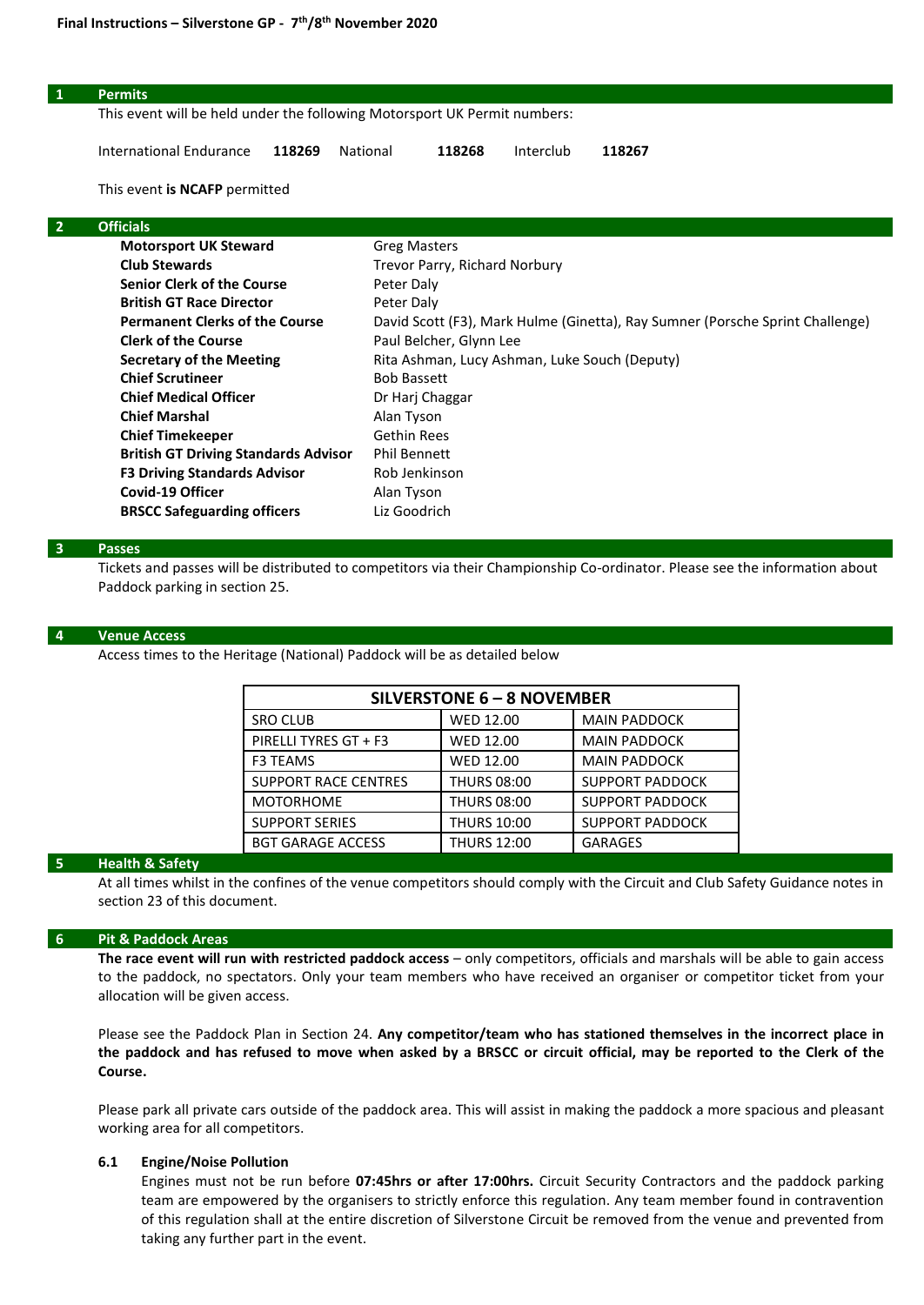#### **6.2 Paddock**

- 
- (a) Waste oil should be removed from the venue or disposed of in the waste oil containers where provided.<br>(b) All domestic rubbish must be placed in the bins provided. Please ensure that all tyres, fuel/oil cans and a All domestic rubbish must be placed in the bins provided. Please ensure that all tyres, fuel/oil cans and any general waste (i.e. carpets, pallets etc.) are taken away from the venue. **Any items left will be charged back to the competitor directly to cover the cost of disposal**.
- (c) Under no circumstances must any paddock surface be broken in any way i.e. tent pegs/stakes etc.
- (d) Hospitality is not permitted in the paddock/pit area without the express permission of the circuit owners. The only exception to this is hospitality for competitors and official team personnel.
- (e) Please ensure that tail lifts are either closed or fully lowered such that they cannot be hit by passing vehicles/spectators.

#### **6.3 Pit Lane**

- (a) The outer lane or lanes are to be kept unobstructed to allow safe passage of cars at all times. The onus shall be on all drivers to take due care and drive at minimum speeds in the Pit Lane. **Occupants of the pit garages are reminded that during any other qualifying session or race, their race cars must be totally inside the pit garage and all ancillary equipment cleared to the inside of the garage.**
- (b) Please observe the pit lane speed limit which is **60kph (British GT – 50kph).**
- (c) The Stop/Go penalty box is located in the pit lane in front of the Race Control building.
- (d) Refuelling in the pit lane is not permitted unless allowed for in the Championship/Series Regulations.
- (e) Children under the age of 16 years are not permitted in the pit lane area.
- **(g) Vehicles located in the garages must remain in the garages during other sessions**
- **(h) Face coverings and gloves must be worn by all working personnel in the pitlane.**

#### **6.4 Support Vehicles**

The use of vehicles is not permitted unless towing a trailer for the purpose of transporting ancillary motor race equipment in the pit & paddock area. No competitor may use a support vehicle in the pit road at any time unless authorised by a race official. Any misuse of "support vehicles" will be brought to the attention of the Senior Officials and appropriate action may be taken.

#### **7 Signing-on for Competitors**

- 7.1 Competitors will not sign-on at the meeting having previously completed the self-declaration form, however, competitors must bring all the appropriate documentation as spot checks will be made during the race meeting.
- 7.2 Drivers are reminded that licences and medicals must be valid, bearing a recent photograph and be signed by the driver.

Upgrade cards will not be signed at the event, competitors wishing to upgrade their licence should contact Motorsport UK directly and provide documentation proving their finishing position.

7.3 It is the responsibility of the driver to bring all the appropriate documentation at the event.

#### **8 Scrutineering**

There will be no pre-event scrutineering as the completed self-declaration form covers that. Random checks will be made during the event. It is the competitor's responsibility to bring all the appropriate documents to the event.

All cars must report for noise testing prior to their first session on circuit. **British GT noise testing will take place from 13.00 to 14.30 on Friday in the scrutineering bay area located at the pit exit.** Competitors are advised to leave adequate time to ensure their car is noise tested prior to their first session.

Please note that the British GT Parc Fermé area is located in the pit lane under the podium.

#### **9 Eligibility**

In addition to the Championship/Series Eligibility Scrutineers, eligibility may be checked by a member of the Motorsport UK Technical Commission as listed in the Motorsport UK Officials' Yearbook Appendix 5(d).

#### **10 Drivers Briefings**

Drivers briefings will be done by pre-recorded videos, or by written briefing notes.

#### **11 Circuit Access**

**British GT** competitors will access the circuit via the Pit Lane Exit. All other competitors/cars must report to the Assembly Area, which is located behind the Medical Centre and accessed via the roadway beside the Club Straight Bridge, unless directed by an official.

#### **12 Qualifying**

Qualifying will take place as per the timetable. It is the driver's responsibility to be ready at least 20 minutes before their timetabled session. Scrutineering labels must be affixed to the vehicle and clearly displayed before it will be allowed onto the track.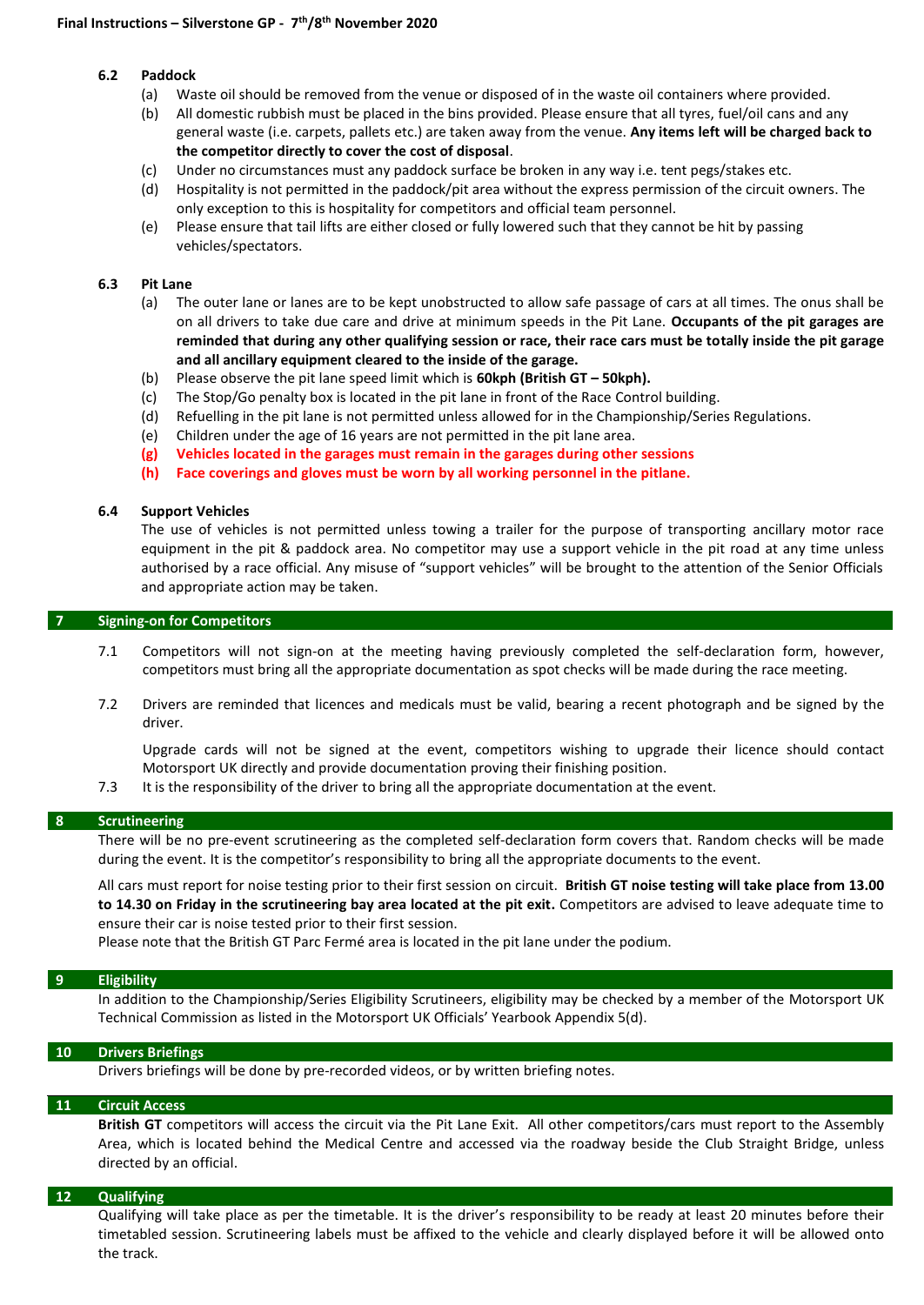Pit Support Crews can gain access to the Pit Lane for the duration of their practice and race sessions via the gates into the Pit Area between the Paddock Suites and Race Control. Please note that no vehicles will be allowed to carry equipment in the Main Pits, although Pit Trolleys may be pulled by quad bikes/small tractor units.

Double Header Races**:** Unless championship/series regulations stipulate otherwise grids the second race of a Double header event with only one qualifying session will be based on the finishing order of the first race. Retirements will be placed at the back of the grid in reverse order of retirement.

#### **13 Race Start Procedure / Grids / Safety Car**

All start procedures will be in accordance with the Championship/Series regulations. It is the competitor's responsibility to ensure that they are ready in good time. Under ideal conditions the racing programme may be brought forward. Grids will be formed as per Championship/series Regulations and the terms of the Circuit Licence.

Where races are for a set time duration, the chequered flag will be shown to the race leader the first time he passes the Finish Line after the time has elapsed.

#### **13.1 Standing Start**

Vehicles will be released on to the circuit from the Assembly Area onto the grid. Startline marshals will then direct you to the correct qualification grid position. The countdown procedure will be done in accordance with Championship Regulations after which the cars will be flagged away for the Green Flag lap. Once this lap has been completed and vehicles are stationary (and in their correct positions) the 5 second board will be shown and then the red lights will be displayed, at some time between 2 and 7 seconds **the red lights will switch off – signalling the start of the race.** 

The following Championship/Series will use a Standing Start;

- **Protyre Motorsport Ginetta GT5 Challenge**
- **BRDC British Formula 3 Championship**
- **Porsche Sprint Challenge**

#### **13.2 Rolling Start**

The following Championship/Series will use a Rolling Start;

• **Intelligent Money British GT Championship**

The British GT cars will be released onto the circuit via the Pit Lane Exit and the start procedure will be in accordance with Championship regulations.

#### **13.3 Safety Car Intervention**

The Clerk of the Course will have the facility for the use of the Safety Car in accordance with the Championship / Series regulations. It is the driver's responsibility to make sure they are fully aware of these regulations. The Safety Car will join the circuit from the pit lane exit and will exit the circuit via the pit lane entrance.

#### **13.4 Green Flag/Formation Lap**

Should there be a change in weather conditions which would necessitate an additional green flag/formation lap, then at the discretion of the Clerk of the Course, the race duration may commence once the last car starts the additional green flag/formation lap.

- **13.5** The BRDC British Formula 3 races will be over 10 laps with a maximum duration of 20 minutes.
- **13.6** In the event of circuit light failure for either start type the Union/National flag will be used to start all races.

#### **14 End of Track Session Procedure**

- 14.1 At the end of each track session be it qualifying or the actual race, all vehicles must slow down after taking the chequered flag and leave the circuit as directed by officials. All competitors will leave the circuit via the pitlane entrance.
- 14.2 At the end of your race, presentations will be carried out in accordance with Championship/Series regulations if time permits. Podium presentations must be carried out in a socially distant way. Please follow instructions of race marshals and officials.

#### **15 Judges**

Judges may be appointed as Motorsport UK Competitors Yearbook [Q 18].

**16 Judicial**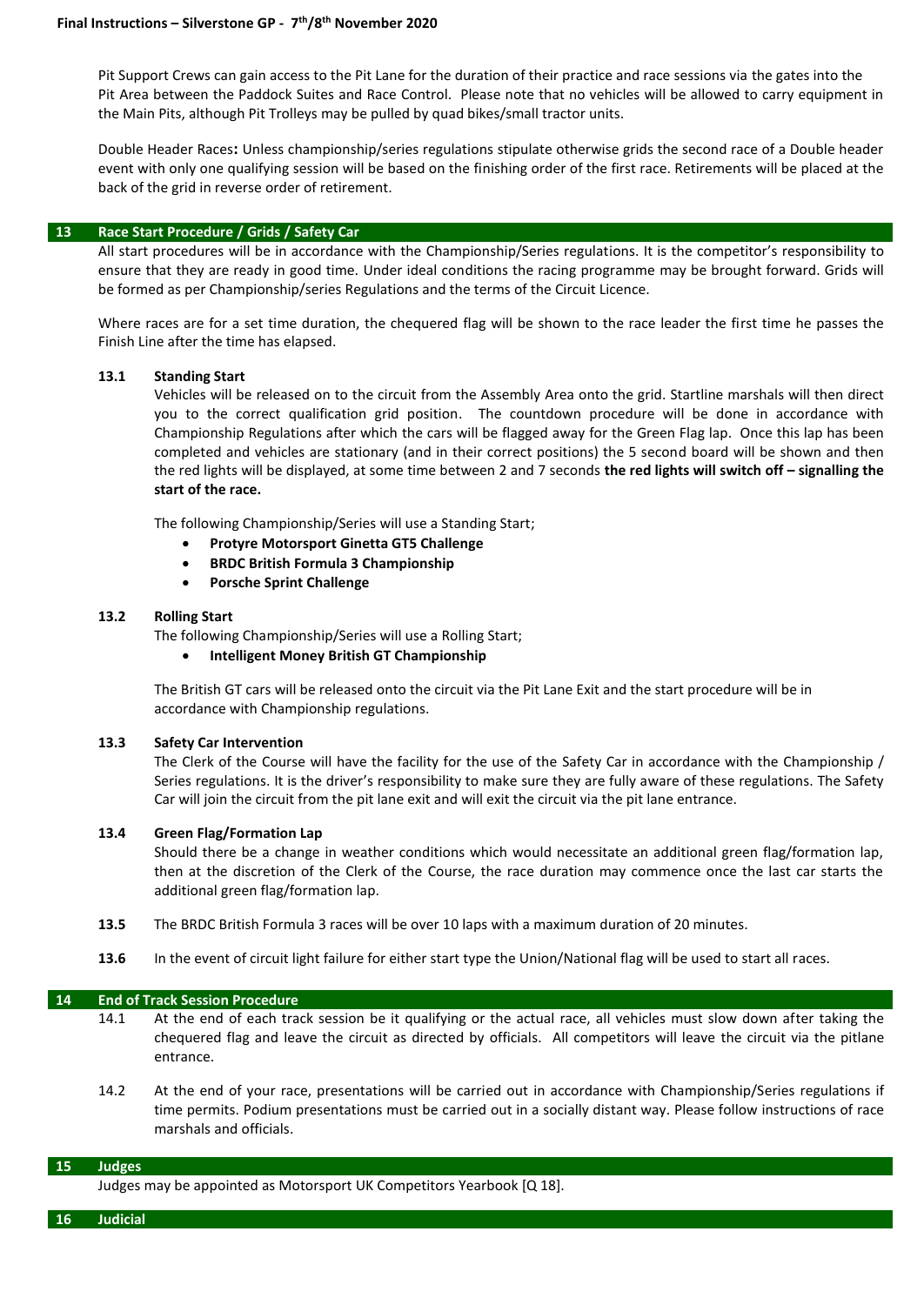Breaches of driving standards will be firmly dealt with. If the Clerk of the Course wishes to view evidence from the TV production company, any competitor's personal in-car camera, and/or data logging evidence in order to assist with his enquiry into a breach of driving standards he may order that the results remain provisional and he may take judicial action at a later date. However, the use of video evidence and/or data logging evidence is at the sole discretion of the Clerk of the Course.

In accordance to post-lockdown Covid-19 guidelines, all judicial procedures undertaken will be done electronically. Penalties and decisions from the Clerk of the Course will be announced verbally, over the phone or in face-to-face meetings if the facilities permit it and then sent electronically. Competitors will be required to wear face masks and follow our guidelines when attending any interview with Clerks of the course.

**Protests and appeals must also be submitted electronically and emailed to the secretary of the meeting. The protests and appeal form is available on Motorsport UK's website [\(https://www.motorsportuk.org/resource-centre/document](https://www.motorsportuk.org/resource-centre/document-library/)[library/\)](https://www.motorsportuk.org/resource-centre/document-library/) or on the BRSCC Event page [\(https://brscc.co.uk/events/british-gt-championship-silverstone-nov-2020/\)](https://brscc.co.uk/events/british-gt-championship-silverstone-nov-2020/). Fees related to protests and appeals must be paid to Motorsport UK by calling 01753 765 000.** 

#### **17 Stop & Go Drive Through Penalties**

The Clerk of the Course reserves the right to impose a 'Stop/Go Penalty / Drive Through penalty' in accordance with Motorsport UK Regulation [Q 12.6]

#### **18 Transponders**

All competitors are required to use a working transponder. Please note that transponders will no longer be available for hire on the day at the circuit.

You will be able to purchase/hire a transponder from TSL on the following link:

<https://www.tsl-timing.com/Store>

#### **19 Race Day Information**

**All practice times, grid sheets, provisional results and official bulletins, etc. will be posted on the TSL event page and BRSCC virtual Notice Board.**

#### **TSL:** <https://www.tsl-timing.com/event/204505>

BRSCC Virtual Notice Board: [https://brscc.co.uk/newsboard\\_categories/nov-7-8-silverstone/](https://brscc.co.uk/newsboard_categories/nov-7-8-silverstone/)

#### **20 Video Equipment**

- (a) Video equipment must not be fitted to any vehicle without express permission from the circuit and SRO if it is to be used for commercial purposes. Any driver/team transgressing this regulation maybe subject to a fine of £1,000 and exclusion from the event.
- (b) Once permission has been obtained video equipment must be fitted to the vehicle prior to scrutiny and the scrutineer must be advised.

#### **21 Social Media**

Please take time to read the Motorsport UK's guidelines on Social Media which can be found at <https://www.motorsportuk.org/wp-content/uploads/2019/08/Motorsport-UK-Social-Media-Policy-and-Guidance.pdf> Please refrain from making comments about fellow competitors and officials that could be interpreted as bringing your championship, the hosting circuit, the BRSCC, SRO and individual drivers and officials into disrepute.

#### **22 Special Circuit Notes**

#### **22.1 Paddock**

The roadways within the Paddock Area and the Fire Lane immediately behind the Pit garages must be kept clear of all vehicles at all times. It is prohibited to park vehicles so that they are backed up against the Pit Garage doors.

A 20 mph speed limit is in force in all areas of the Venue, except the Paddock where a 5 mph speed limit is in force. Scooters are permitted on the venue, where the rider holds the appropriate licence and helmets must be worn. Mini Moto's are NOT permitted on site. Passengers are not permitted to ride on quads, unless the quad bike is specifically designed to carry passengers. Scooters and quad bikes are not permitted on any grass verges, banks, or any general public areas such as trade malls, and they must adhere to designated vehicle routes. Scooters and quad bikes must be in a road worthy condition and fitted with lights. No one without a valid driving licence is permitted to drive a scooter or quad bike. Alcohol is strictly prohibited whilst driving any vehicle at the Venue. Riding on trailers is strictly prohibited. Tail lifts must be left either up or down. Anyone found in breach of any of these terms will have their vehicle confiscated.

#### **22.2 Illegal Driving**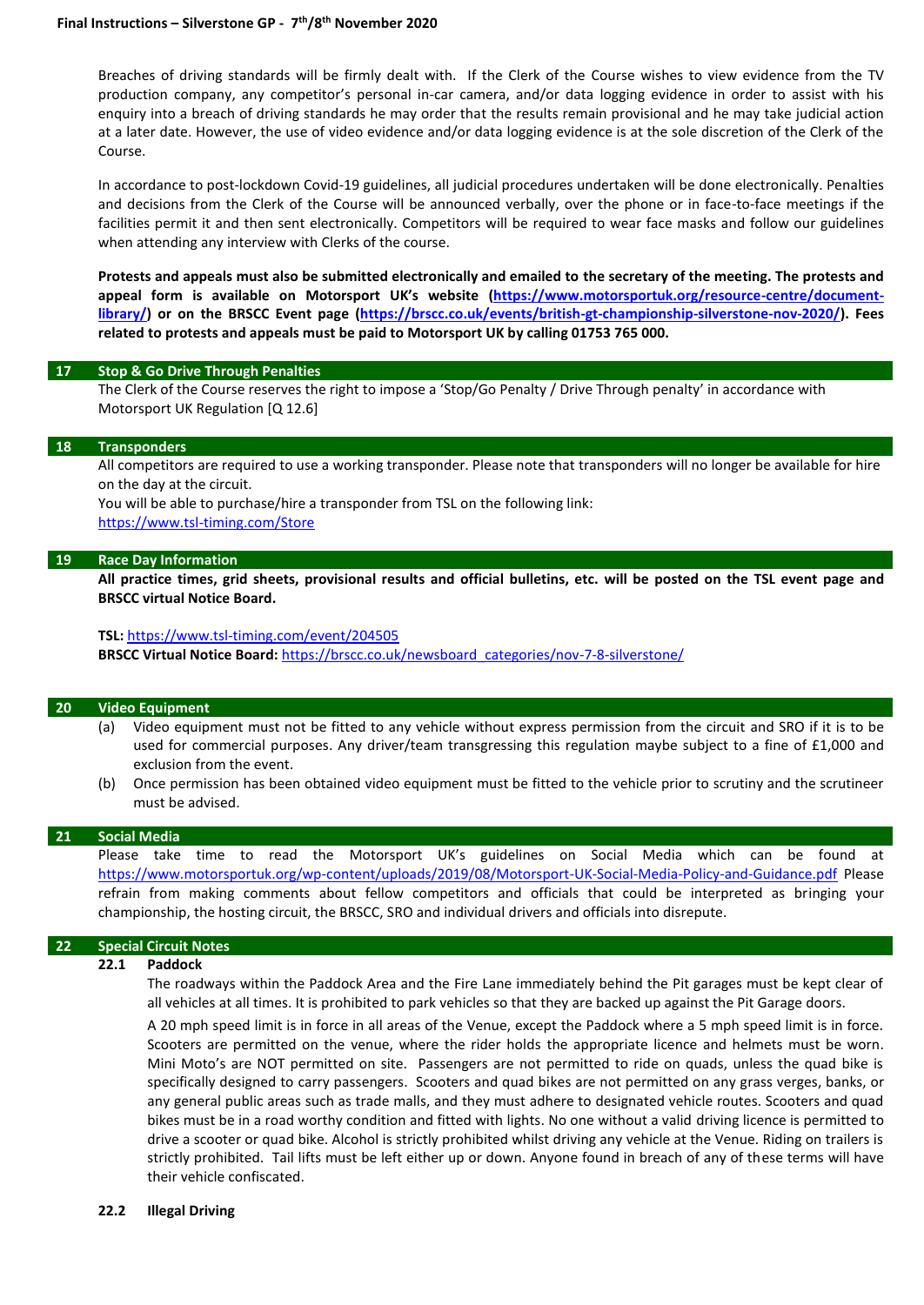All competitors are reminded that they are liable to exclusion from the meeting if any person associated with their team who is below the age at which a driving licence may be issued, is seen riding or driving a motor vehicle of any type within the paddock, or any other part of the grounds. Competition vehicles must not be used to transport personnel unless the passenger is contained within the framework of the vehicle.

#### **22.3 Pit Signalling Wall**

This must be kept clear of all team personnel at the start of each race until all cars have entered Copse on the first lap.

#### **22.4 Start / Finish Straight**

Drivers who deliberately take to the grass verges between the starting grid and Copse Corner in order to gain an advantage, will be penalised.

#### **22.5 Merchandising**

All merchandising rights on the venue belong to Silverstone Circuits Limited. Any competitor found to be selling merchandise without Silverstone Circuits Limited's prior written authorisation will be liable to immediate payment of the relevant sales site fees before being allowed to practice or race.

#### **22.6 Recovery from the Circuit**

The Club/circuit owners/providers of recovery services cannot be held liable for any damage that is caused in the course of removal of any vehicle from the circuit.

# **22.7 Track Limits**

Competitors should be aware that specific guidance has been issued by the Motorsport UK regarding the penalties to be applied for drivers breaching track limits during races. These are as follows:

- 2nd offence warning flag
- 3rd offence 5 second penalty
- 4th offence 10 second penalty
- 5th offence drive through penalty
- 6th offence exclusion

Track limits infringements during qualifying may result in the competitors times being disallowed. British GT track limit penalties will be clarified in the drivers briefing.

#### **22.8 Children**

The paddock during testing and meetings is deemed to be a 'workplace' and can be very hazardous, therefore, we must insist that children under the age of 16 must be accompanied and under the direct supervision of an adult at all times. Children are not allowed to ride cycles on site without direct supervision of an adult and they must wear cycle helmets.

#### **22.9 Minute of silence**

**Two minutes of silence will be observed on Sunday 8th November from 11:00 to 11:02.**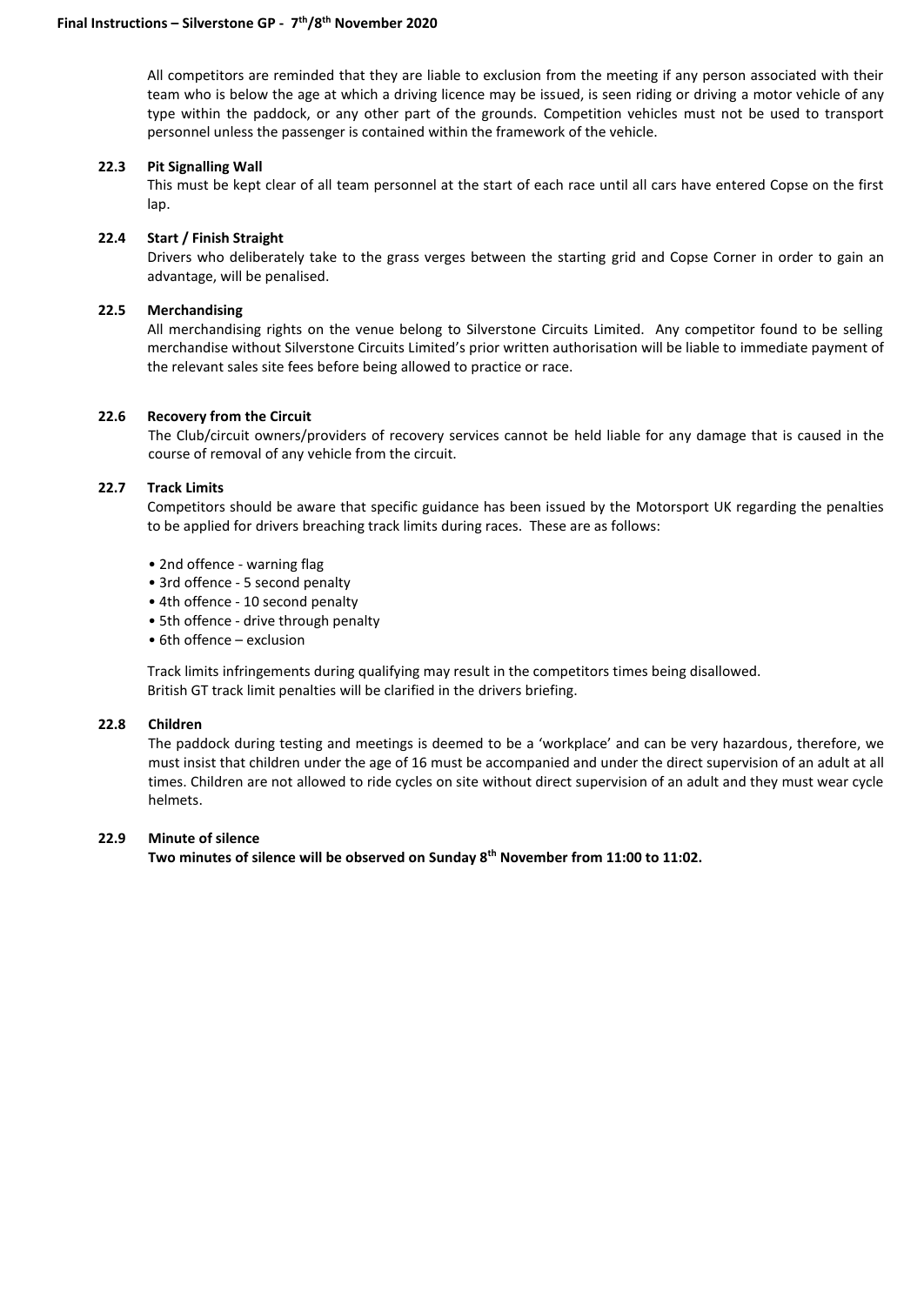#### **23 Circuit Map**

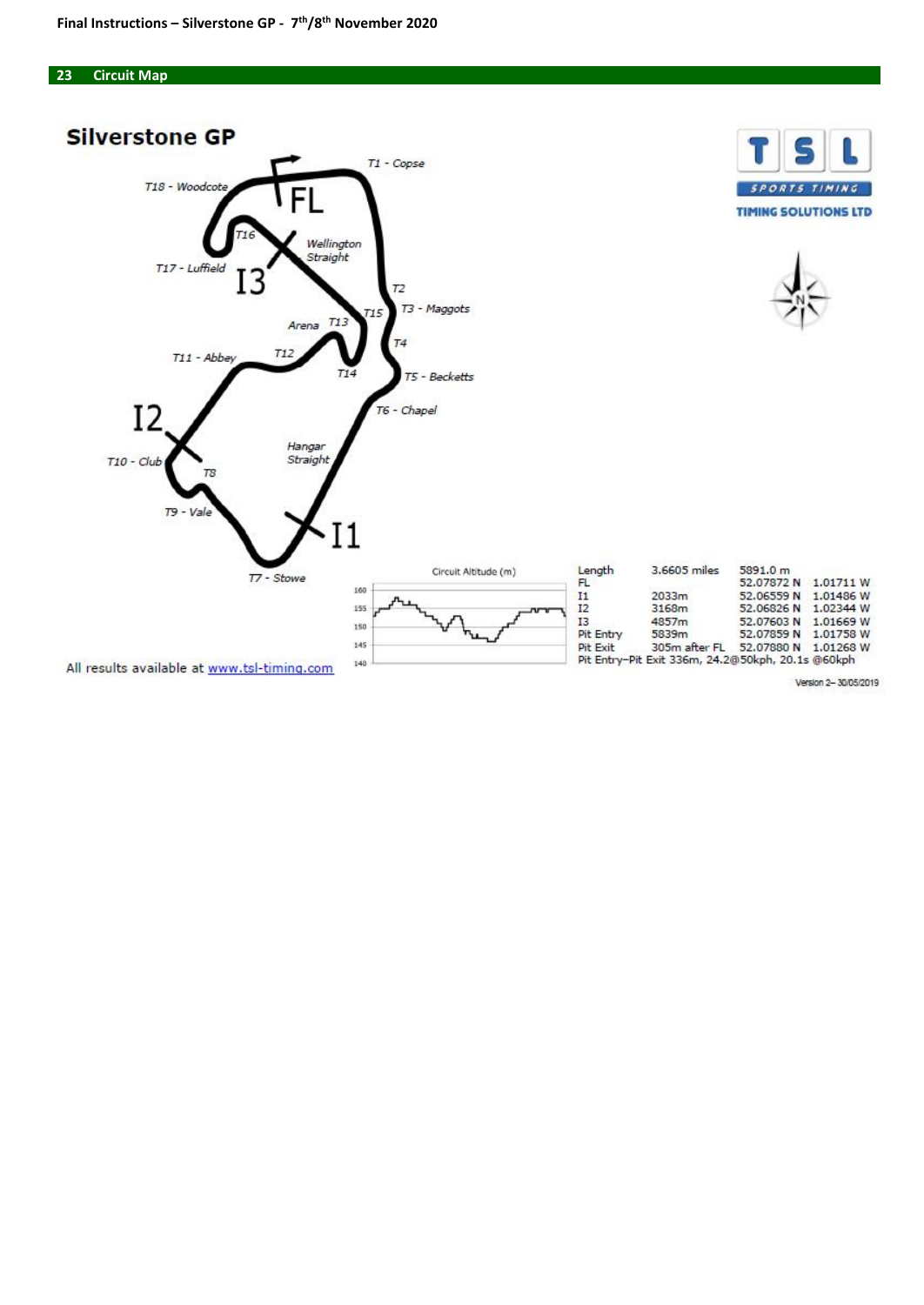#### **24 Paddock and Parking Plan**

**Please note that private cars will NOT be allowed to park in the paddocks. Ample parking has been provided for private cars and personnel are asked to use these to enable the paddock to be presented in a professional manner. Motorhomes can park in the Centre One car park - please see MSO before parking up.**

#### **Paddock Plan**

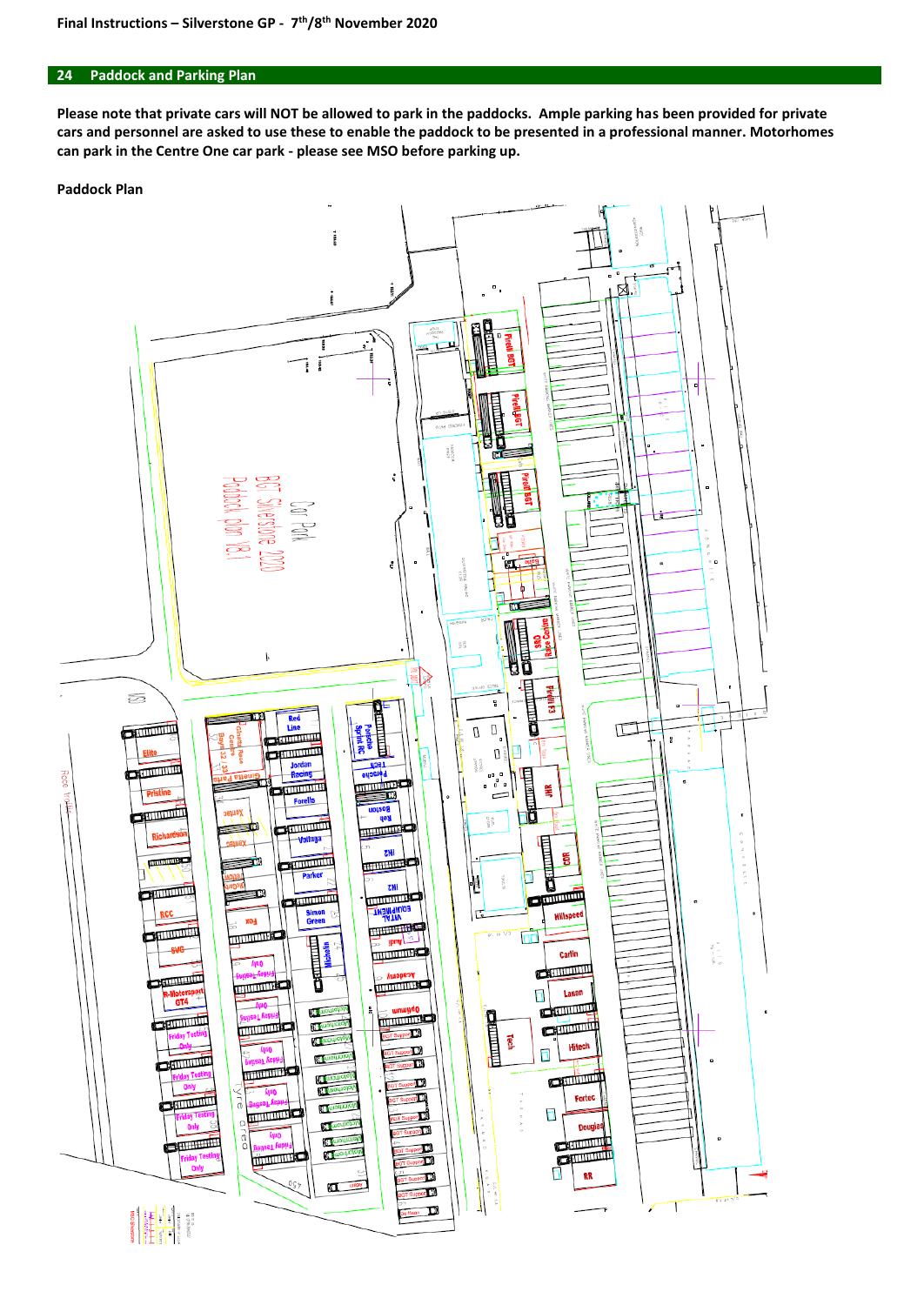### **Parking Plan**





### **25 Health & Safety – Risk Assessment & Safety Guidance Notes Compliance**

**The below guidance notes set out the minimum standard expected from the Organiser, Contractors, Teams and Participants.**

### **Silverstone emergency contact details**

### **In the Event of Medical Emergency**

- Inform Medical Centre Reception 01327 320254
- Outside of hours please call 999.
- For hours that are covered at Silverstone please check with your Organiser.

#### **In the Event of Fire**

- Sound the Alarm
- Inform Race Control immediately they will call fire brigade if required during Track operational hours.
- Tackle the fire if safe to do so
- Shut down any equipment or machinery
- It is inadvisable for untrained personnel to attempt to extinguish a fire involving LPG or electrical vehicles.
- Heritage Race Control 01327 320 237
- Outside of hours call 999

If you call 999 please contact Venue Control (01327 320308) to ensure access is granted to the Venue, please advise what the incident is and the locations. It is the sole responsibility of the Organiser, all Teams and Participants to ensure that all of the below safety requirements are enforced. All parties acknowledge that the below list is not exhaustive that it is their responsibility to enforce the below items and any other such safety measures they deem appropriate.

### **CONTENTS**

- 1. Incident Reporting
- 2. Governing Body Regulations
- 3. Do's and Don'ts
- 4. Site Entry/Parking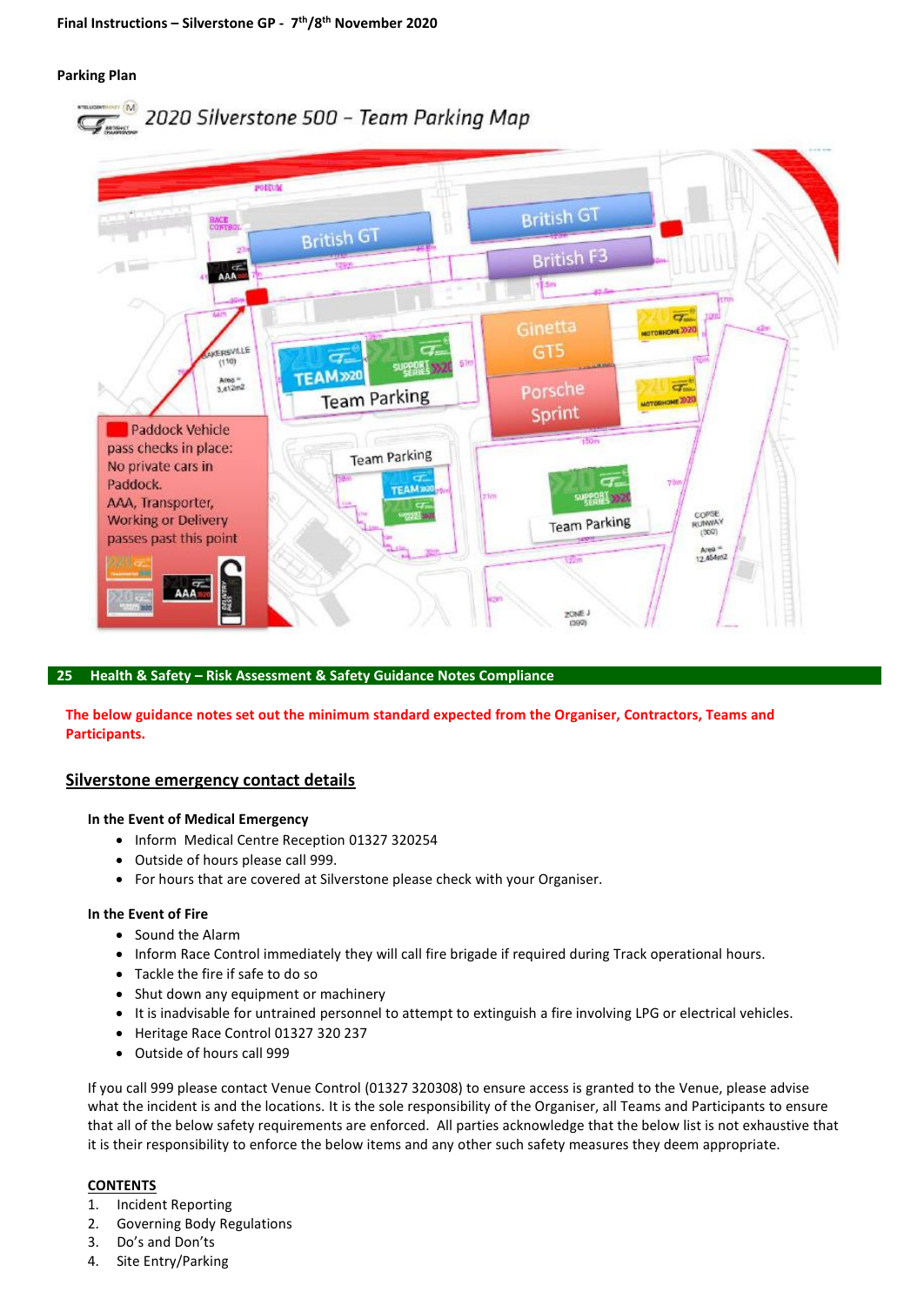# **Final Instructions – Silverstone GP - 7 th/8 th November 2020**

- 5. Team/Public Safety
- 6. Garage Rules
- 7. General Working Practises
- 8. Marquee Erection
- 9. Vehicle Safety
- 10. Storage/Flammable/Hazard
- 11. Electrical Safety
- 12. Fire Precautions
- 13. Equipment
- 14. Machinery on Track
- 15. Waste

# **1. Incident Reporting**

All accidents where any person sustains injury, or could have potentially sustained an injury i.e. a 'Near Miss' or where damage to property or a security breach occurs must be reported immediately to an official or a member of SCL Venue Management. Any serious incidents – including those on track – must be reported to the SCL Duty Manager ASAP and the form included within this Agreement must be completed. It is the responsibility of the Organiser where applicable to report all accidents and incidents under the Reporting of Injuries, Diseases and Dangerous Occurrences Regulations 2013 (RIDDOR) to ensure that any incidents and/or accidents are reported to the regulatory authority.

# **2. Governing Body Regulation**

Participants and Teams are reminded of their obligations to comply with the requirements of the appropriate Governing Body's regulations at all times and these Guidance Notes should be read in conjunction with all other relevant regulations.

### **3. Dos & Don'ts**

# **Do's**

- Beware of and give way to pedestrians
- Park in the allocated areas
- Remove your rubbish to the nominated storage area
- Store any fuel safely
- Dispose of any waste oil in the drums provided
- If camping overnight stay in the nominated areas
- Keep tail lifts in the paddocks either fully down or fully up
- Leave the area as you would like to find it
- Wear hi vis clothing at all times during build and break down and when reversing vehicles
- Remove any tape used in the pit lane on the concrete area
- Supervise children 16 years and under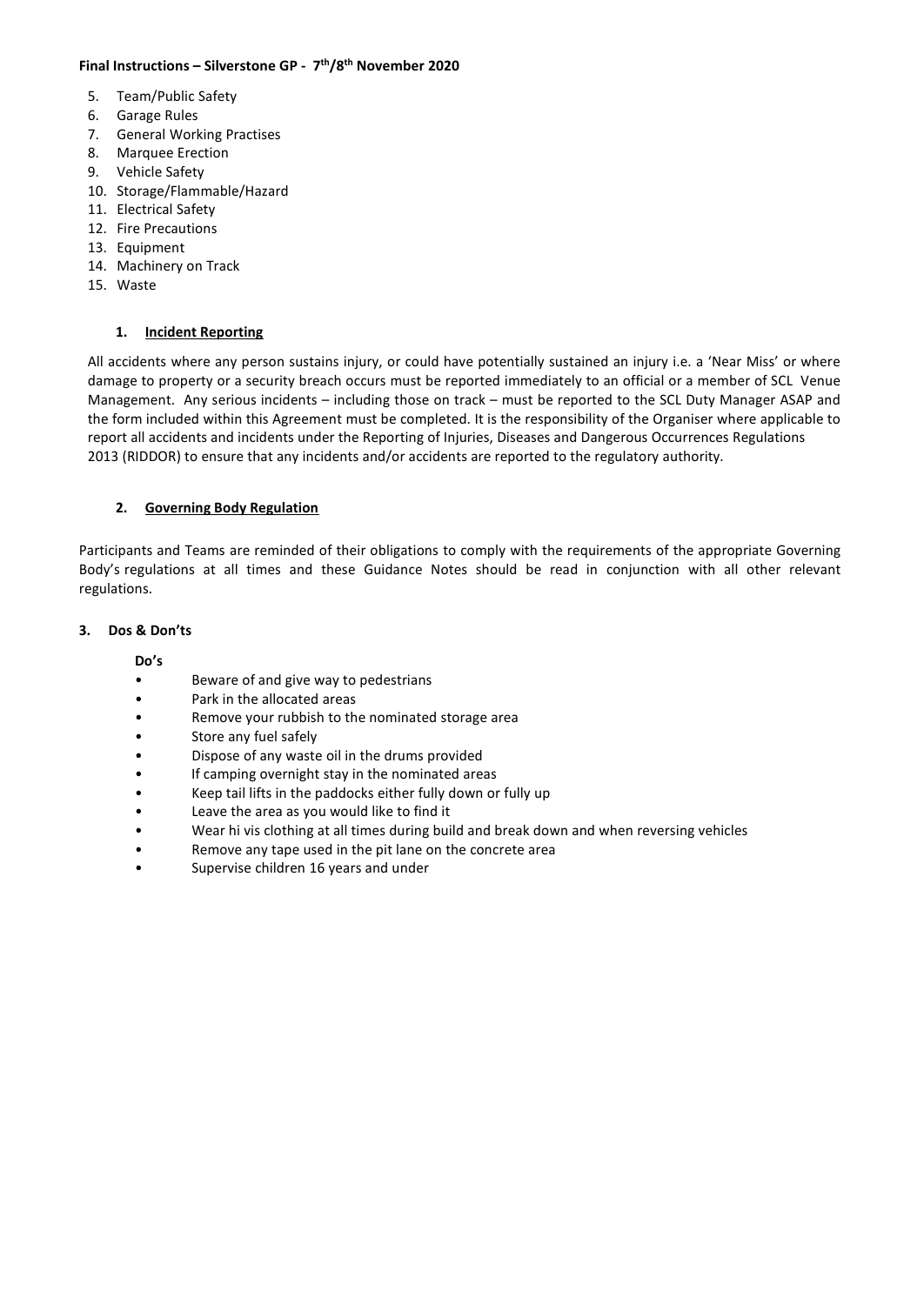#### **Don'ts**

- Use Copse runway, adjacent car parks or other roads inside the Venue as practice areas
- Ride a scooter/moped if you don't have a licence or a helmet
- Leave any tyres, oil/fuel drums or carpets. Take them away with you
- Travel on the back of a trailer
- Ride more than 2 on a scooter or a quad
- Drive on the grassed areas around the Venue
- Trail cables and/or hoses across walkways
- Block access to bins or they will not be emptied
- Put stickers or tape on doors or walls
- Drill on the pit wall without prior consent from SCL
- Allow any machinery to access the track for work purposes unless they have a drip tray, nappy
- or spill safe kit.
- Put any waste water pipes into the storm drains. Please use an actual waste water point.
- Leave cable access plates off. Always replace when they have been lifted.

# **4. Sight Entry/Parking**

- No private motor vehicles shall be brought into the Venue unless they are necessary for the conveyance of materials to the work site. Dependant on the Event, a vehicle pass may be required. Please check with your Organiser to ensure you have the correct pass.
- Contractor's vehicles must be properly roadworthy, insured, carry appropriate documentation, and be driven by competent persons.
- Unless otherwise authorised to stay on site, cars and vans must be returned to the designated car parks after delivery of equipment. If permitted to remain on site, vehicles must only be parked in positions approved by SCL's event's team. Under no circumstances are contractors, Teams or Organiser's private vehicles allowed on to the Track unless approved by SCL.
	- $\circ$  SCL reserves the right to search any person or vehicle that comes on to or leaves the Venue at any time, **CCTV**
	- o and APNR camera technology is used at the Venue.

# **5. Team/Public Safety**

# **Please ensure that Organisers, contractors, Teams and participants are familiar with the latest Government Counter Terrorism Advice Leaflet.**

### **First Aid**

- Any person sustaining an injury or feeling unwell can seek treatment from the onsite emergency services or the Medical Centre.
- To call the first aid or emergency services contact any official or SCL personnel.
- Please check with the Organiser to understand what time medical cover is available at the Venue. Outside of these hours please call 999 and notify an official as well as Venue Control who can be contacted on 01327 320 308.

### **Public Safety**

- Participants should be aware that the Paddock may be open to the public and should act in a manner so as not to put either themselves or any other person at risk from injury.
- Participants should exercise particular caution when the paddock is busy and during pits and circuit walkabouts.
- SCL do not allow children 16 years and under in the garages. Should a team breach this rule then SCL accepts no liability. Children 16 years and under should be supervised at all times. Please note that children 16 years and under are not allowed in the Pit Lane unless it is a scheduled Pit Lane Walk. No children 16 years and under are allowed on the Track or grid.
- No member of the public should be allowed access through the garages in to the Pit Lane or on the pit wall, unless it is part of a Pit Lane Walk.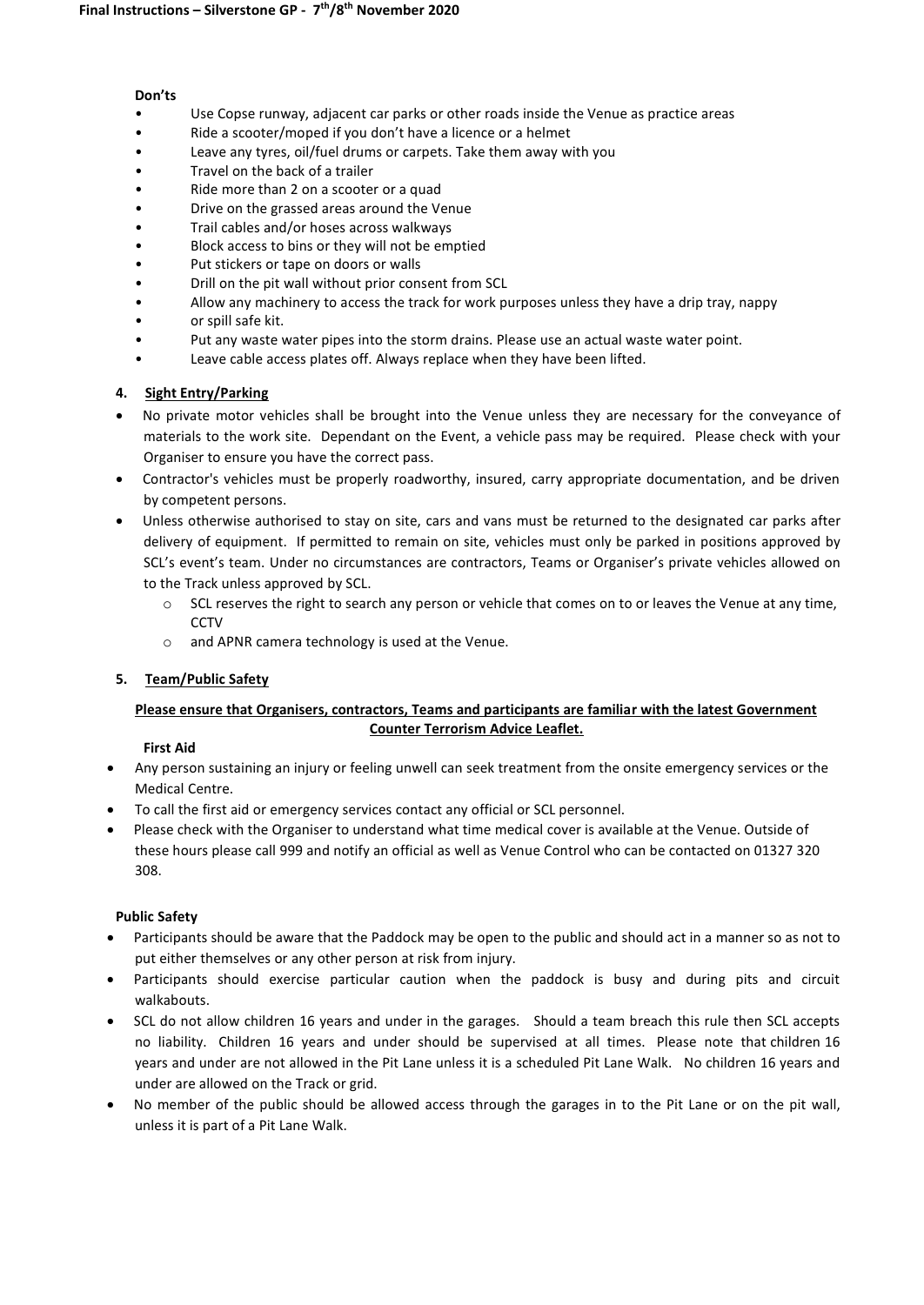#### **6. Garage Rules**

# **Overnight**

- Space heaters must not be left unattended at any time and must switched off overnight or when not in use.
- All electrical equipment must be unplugged when not in use.
- All portable appliances must be PAT tested.

# **Waste Disposal**

- Please use the drums provided for the disposal of any oil.
- DO NOT use the drains.
- DO NOT put anything other than waste oil in the drums.
- Tyre disposal is the responsibility of the teams not SCL. It is the teams responsibility to ensure this is communicated to all personnel and enforced. If waste **tyres are left** on site after the Event, SCL will charge the Organiser who will charge the teams a minimum of £500 to cover removal costs.
- Oil/fuel can disposal / removal is the responsibility of the Teams and Participants. Disposal costs will be applicable for any oil/fuel cans left on site.
- Large items that are left behind will incur disposal costs so please ensure that these items i.e. carpet, display boards etc. are removed.
- No cooking should be done in any of the garages.
- Please note that the garage floor is potentially slippery when wet.

# **7. General Working Practises**

- All working areas should be kept clean and tidy and any waste should be removed regularly and placed in the containers provided.
- All spillages should be cleaned up immediately and reported to Race Control especially fuel spillages.
- All trailing wires and hoses should not be allowed to create a trip hazard. They must be flown, matted, cable ramps or cable runs used.
- Whenever vehicle engines are being run inside garages then adequate ventilation must be ensured.
- All safety notices and guidelines must be complied with.
- Any person carrying out any work must ensure that they adopt safe working practises at all times and comply with any relevant statutory provision, published guidance and that there is a suitable and sufficient risk assessment in place.
- Persons 16 years and under are not allowed in the garages or Pit Lane and must be accompanied by an adult at all times.

### **Manual Handling of Loads**

- Lifting, carrying and moving loads by bodily force is a major cause of injuries. All teams are encouraged to train their members in safe manual handling techniques.
- Where any person is at work the requirements of the Manual Handling Operations Regulations 1992 AS AMENDED by the Health and Safety (Miscellaneous Amendments) Regulations 2002 must be complied with.

### W**ork at Height**

All work at height must be carried out in accordance with 'The Work at Height Regulations 2005'. The Regulations require employers to ensure that:

- All work at height is properly planned and organised.
- A risk assessment is carried out to decide whether precautions are needed and in what form.
- Those involved in work at height are competent.
- The risks from work at height are assessed and appropriate work equipment is selected and used.
- The risks from fragile surfaces are properly controlled.
- Equipment for work at height is properly inspected and maintained.

Any team personnel who work on the top of vehicles must be clipped on at all times, or edge protection fitted. **Noise**

- Exposure to excessive noise may result in hearing loss or other complaints. These may be short term, or, after repeated exposure, permanent.
- All persons should avoid being exposed to excessive noise and where this is unavoidable, they should wear earplugs or defenders to the appropriate standards.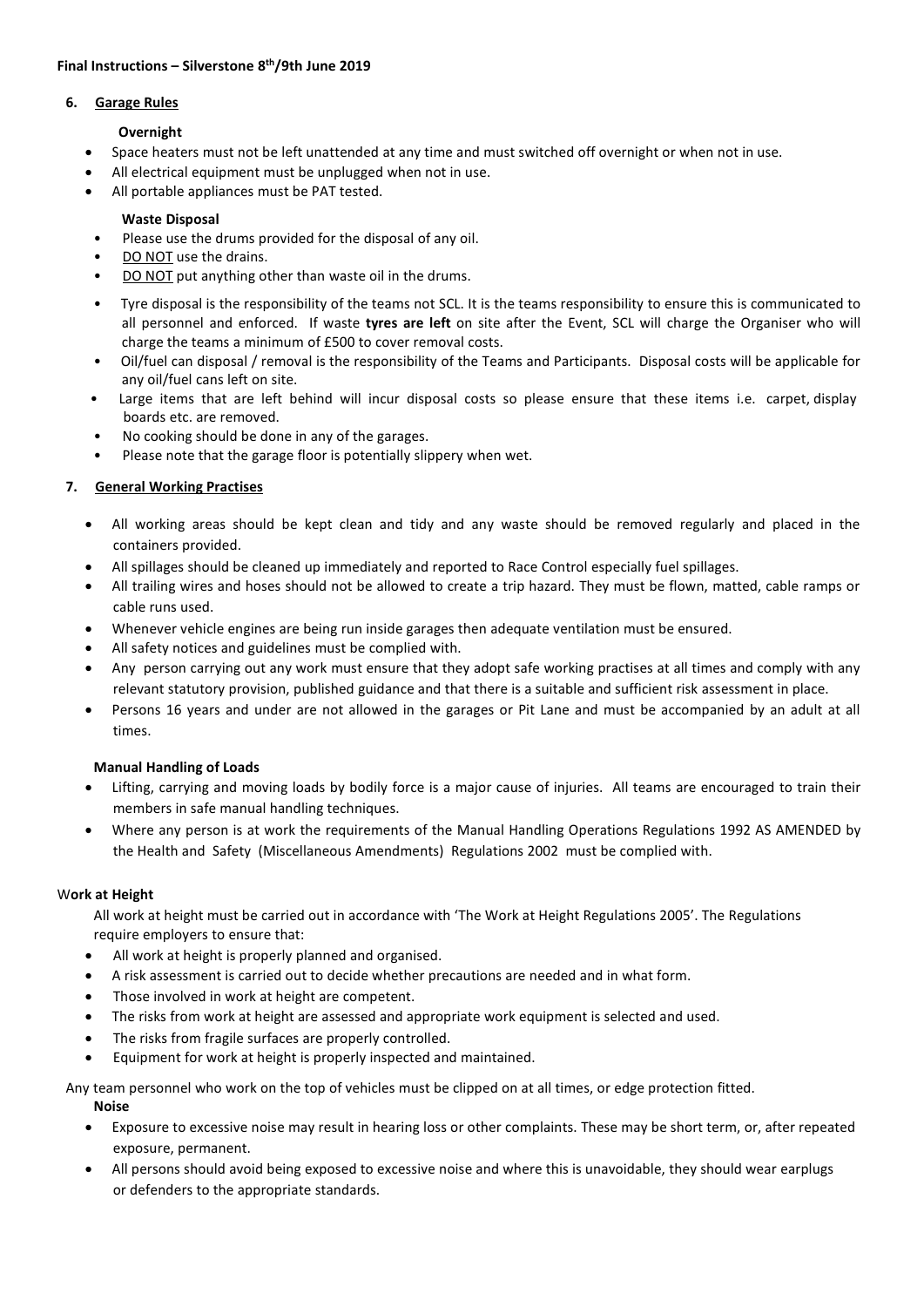• Where any person is at work the requirements of the Control of Noise at Work Regulations 2005, must be complied with.

# **8. Marquee Erection**

Marquees or other temporary structures used to accommodate people will have the following hazards associated with their construction:

- Underground services cable strike potential
- FLT movement
- Collapse of structure
- Injury from or by neighbouring contractors
- Accidents to members of the public
- **Fire**
- Weather/high winds

A risk assessment and method statement should be submitted prior to any marquees or temporary structures being erected. Work must be planned accordingly in order to reduce such risks. Work will not be permitted until the contractor is instructed on the location (or absence) of services in the Nominated area. Contractors must ensure that members of the public and other non-essential personnel are not allowed access to the work area.

Please note that Contractors should NOT attempt to drill or stake any concrete or asphalt surface without express written confirmation from SCL. Failure to do so will render the Contractor liable to the full cost of repair to these surfaces and any resulting damages incurred. Under no circumstances must marquees or other temporary structures be tethered to any fences or buildings. All marquees must have a weather plan and a fire risk assessment.

# **9. Vehicle Safety**

- A 20 mph speed limit is in force in all areas of the Venue APART FROM THE PADDOCK, ENTERTAINMENT & RETAIL AREAS WHERE IT IS 5MPH. Vehicles moving to and from the assembly area or when leaving the Track following a race must also take particular care when moving through pedestrians. This speed limit applies to all vehicles, including moped, motorcycles and buggies, with the exception of emergency vehicles attending an incident. Failure to adhere to this speed limit may result in the offending vehicle/driver being removed from the Venue.
- Other than speed restrictions, the normal rules of the road apply whilst at the Venue. Vehicles should not be used for purposes other than their design and the number of passengers should not exceed the design limit. For the avoidance of doubt scooters, quad bikes and motorcycles are not permitted on any grass verges, banks or any general public areas such as trade malls and food courts.
- Persons driving cars on site must have a full driving licence applicable to the vehicle they are driving. The vehicle must be taxed and insured.
- Persons riding mopeds and motorcycles up to a capacity of 125cc must have a current UK provisional driving license or its international equivalent.
- Persons riding motorcycles with a capacity of greater than 125cc must have a current full UK motorcycle license or the international equivalent.
- Any motorcycle, moped, scooter or other such bike/trike/quad must be ridden with all due care, the rider must wear an appropriate safety helmet and the vehicle must be road-legal, taxed and insured.
- All vehicles must at all times keep to the marked roads when moving around the Venue, please take care at all times for pedestrians, please limit traffic movements around the perimeter road to a minimum.
- Mini Motos are not allowed at the Venue.
- Quads and buggies can only be driven by persons who hold a valid full UK licence (or international equivalent). Unless the quad has been adapted then no more than one person should ride on it. Helmets should be worn at all times.
- No persons should ride on any trailer at any time.
- Tail lifts on trucks must be left up or down, not half way.
- When loading/unloading trucks the area must be secured and no person should stand under the tail lift.
- Persons 16 years and under are not allowed at any time to drive a motorised vehicle unless they are on track competing and this has been approved in advance by SCL.

### **10. Storage/Flammable/Hazard**

### **Storage and Use of Petroleum Spirit**

• All petroleum spirit must be stored in metal containers complying with the relevant European Standard, away from any source of ignition.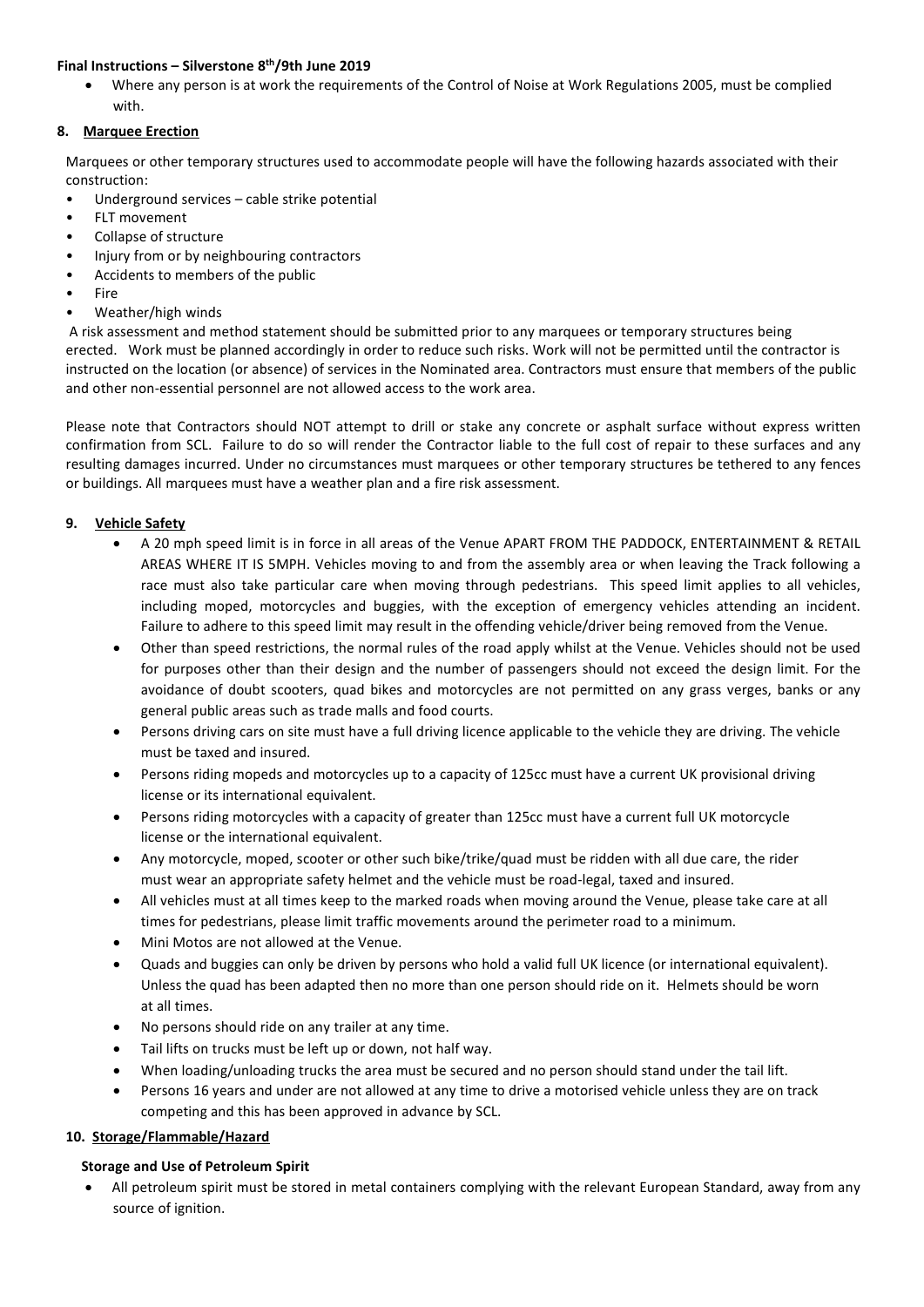- Containers must be marked "Petroleum Spirit Highly Flammable."
- All teams must provide details of fuel handling and storage in their risk assessment.
- Empty containers must be removed from the Venue after the Event.
- Petrol is to be used as a fuel only and not for any other purpose.
- All vehicle refuelling is to take place in the open air. The person in charge of the refuelling process must enforce a no smoking ban.
- Attention is drawn to the Petroleum (Consolidation) Act 1928, (as amended by DSEAR 2002), and the Petroleum o Spirit (Motor Vehicles) Regulations 1929 and Petroleum Consolidation Regulations 2014.
- Organisers are reminded that fuel is available for sale at the Venue. As such it is unnecessary for competitors to carry large quantities of fuel inside vehicles.
- No welding must take part in the garages without first submitting a risk assessment. No oxyacetylene welding is allowed on site.

# **Hazardous Substances**

- Some vehicle parts, for example brake and clutch linings contain asbestos. Entrants are encouraged to use nonasbestos substitutes wherever possible. Where asbestos is used, every effort should be used to prevent asbestos dust getting into the air.
- Some mineral oils and degreasants may cause skin cancer. Prolonged contact should therefore be avoided wherever possible. Where contact does occur any contamination should be washed off immediately. The wearing of contaminated clothing (including overalls) should also be avoided. Where these are used then the team must carry a spill kit.
- Various other substances may cause disease or ill health even after very short exposures e.g. degreasers.
	- o Manufacturers and suppliers of such substances are obliged to provide customers with information about the possible harmful effects of their products upon request. Where hazardous substances are brought on site a Material Safety Data Sheet (MSDS) must be available upon request together with a COSHH assessment.
- Where any person is at work, the requirements of the Control of Substances Hazardous to Health (COSHH) Regulations 2002, must be complied with.

# **Storage and Use of Liquefied Petroleum Gas (LPG) Refillable Cylinders**

Liquefied Petroleum Gas (LPG) is the generic term used to describe propane, butane, or mixtures of the two gases. It is heavier than air and will therefore collect at the low levels such as cellars, pits, drains or basements. LPG is extremely flammable and readily forms explosive air-vapour mixtures. The main hazards in the storage and use of LPG are leakage, which leads to possible fire or explosion risks; and inadequate ventilation, which leads to the build-up of toxic gases due to incomplete combustion.

In addition to the general requirements of the Health and Safety at Work etc. Act 1974, and the subsequent Management, Provision and Use of Work Equipment the Dangerous substances and Explosive Atmospheres Regulations 2002 also apply.

### **Storage and Use of LPG in cylinders**

- Cylinders in use should preferably be located in the open air, but where this is not possible they should be positioned so that there is adequate ventilation at low level to the open air.
- Quantities of LPG should be kept to the minimum needed.
- Warning signs must be displayed indicating the presence of LPG and prohibiting smoking and the use of naked flames.
	- o Appliances/equipment using LPG should be installed, commissioned and regularly maintained in accordance with the manufacturers/suppliers instructions.
- Regular inspections for leaks should be carried out. Naked lights/open flames must not be used for this purpose.
- Empty cylinders should be treated in the same manner as full ones but should be kept separate, and the valves should be closed.
- Cylinders should be used with the valves in the upright position.
- Cylinders not to be changed in the presence of naked lights/open flames.
- Pipework should be rigid metal, but the final pipe connection to the appliance may be of purpose made rubber hose which must comply with BS3212. This must be replaced before the date printed on it. Hoses should be kept as short as possible.
- Clips should be used to hold the rubber hose onto the fitting instead of just pushing the pipe on.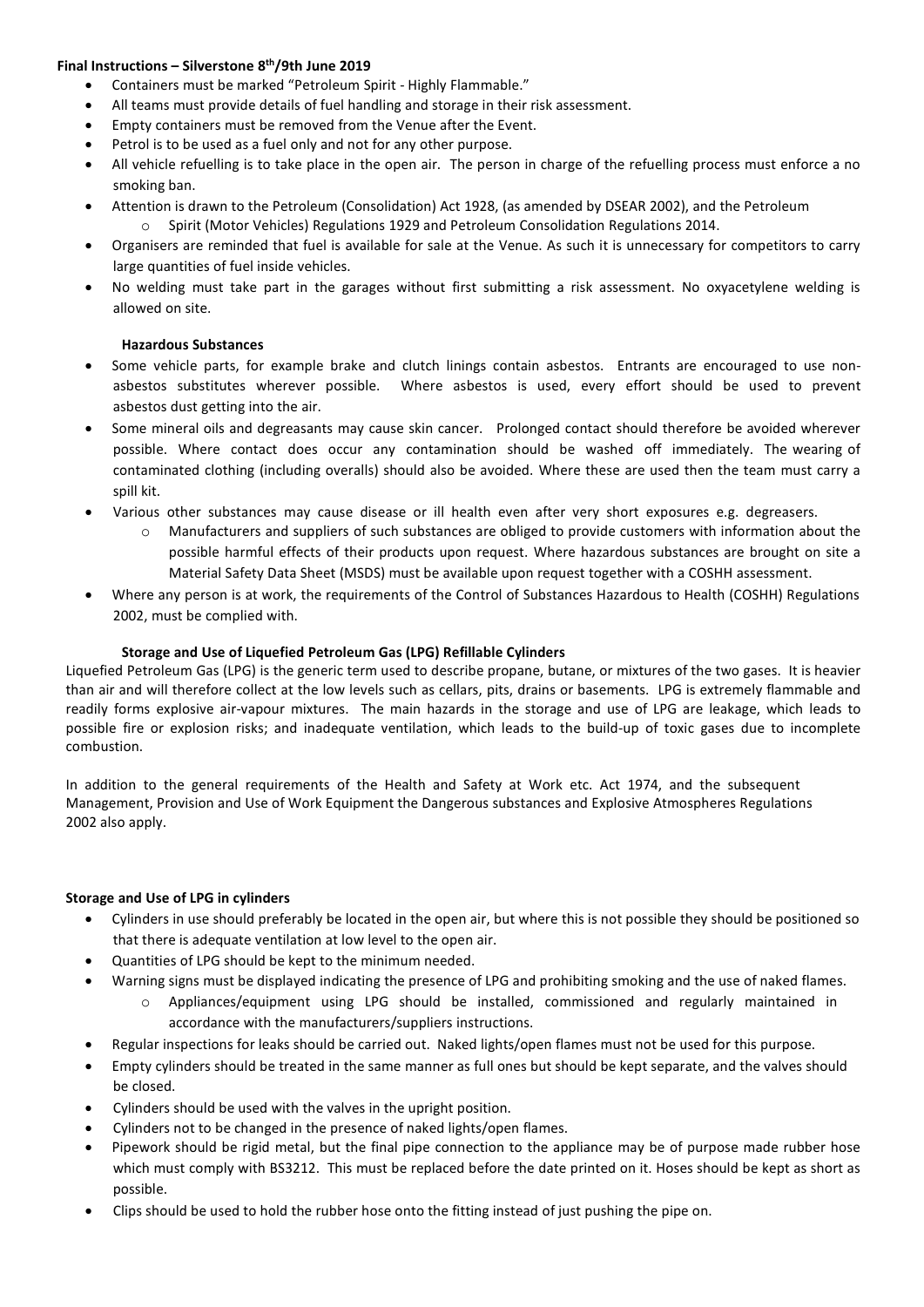- Each and every LPG supply must terminate with an accessible emergency shut off valve immediately before the appliance.
- Regulators should comply with BS 3016 or BS EN 12864 and be correctly matched to both the type of gas and the appliances in use.
- All fittings and threads which connect to the cylinder must be clean and undamaged.
- Sealants must never be used.
- Where spanners are in use they must be those produced for the purpose (e.g. Calor Spanner).

# **11. Electrical Safety**

- Power cables must not be connected to toilet blocks or any other buildings. If onsite power is not available, for example outside of the paddock areas then the Teams must bring their own power.
- Extension leads cables should be flexible and not of semi rigid cable or the type used for household wiring.
- Neoprene covered cable will resist damage by oil.
- All electrical equipment to be used externally should be weatherproof.
- Hand tools should preferably be of the "double insulated" or "all insulated" type, as these provide valuable protection against electric shock.
- Electrical equipment and hand tools should not be used in areas where flammable vapours may be present, for example where fuel is being stored or refuelling is taking place.
- Where any person is at work the requirements of the Electricity at Work Regulations 1989 must be complied with.
- Only diesel generators are permitted on site NOT petrol.
- Cables must not cross any walkways if at all possible. If they do cross walkways they must be properly secured (buried/flown/matted/ramped) so as not to present a trip hazard
- All portable appliances must be PAT tested and all electrical equipment must be maintained in a safe condition.

# **12. Fire Precautions**

- Smoking and vaping are prohibited in all garages, grandstands, in the pit lane and within all buildings at the Venue.
- All potential sources of ignition should be kept away from petroleum spirit and vapours.
- The lighting of barbecues is prohibited in the garages, paddock and pits area. Any Teams found lighting barbeques will be subject to a £1000 plus VAT fine.
- All teams should carry suitable fire extinguishers in accordance with the risk assessment and relevant Governing Body's regulations.
- Fire extinguishers should not be removed from fire points unless they are to be used on a fire.
- All fires must be reported immediately to a member of Security or SCL staff member.
- Teams are encouraged to train their members in the correct use of fire extinguishers.
- All fire notices and orders to evacuate must be complied with.
- Where extinguishers are found to be missing following an Event then this cost will be charged back to the Team/Organiser.

# **13. Equipment**

### **Compressed Gas Equipment**

- Air blasts from the over inflation of tyres can cause injury. Tyres should therefore not be inflated to pressures above the manufacturers' recommendations.
- All air lines should be in good condition and be inspected regularly.
- Always stand clear when inflating tyres.
- Any form of horseplay involving compressed air or gas is prohibited.
- Compressed gas cylinders should be stored in accordance with the relevant working practices.
- Where any person is at work the requirements of the Pressure Systems Safety Regulations 2000 and Transportable Gas Containers Regulations 2009, must be complied with.

### **Jacks and Axle Stands**

- Vehicles should only be raised on jacks which are in good condition and rated to lift the vehicle weight safely.
- Any equipment used for lifting must be inspected annually by a recognised body.
- Jack vehicles only on level undamaged floors.